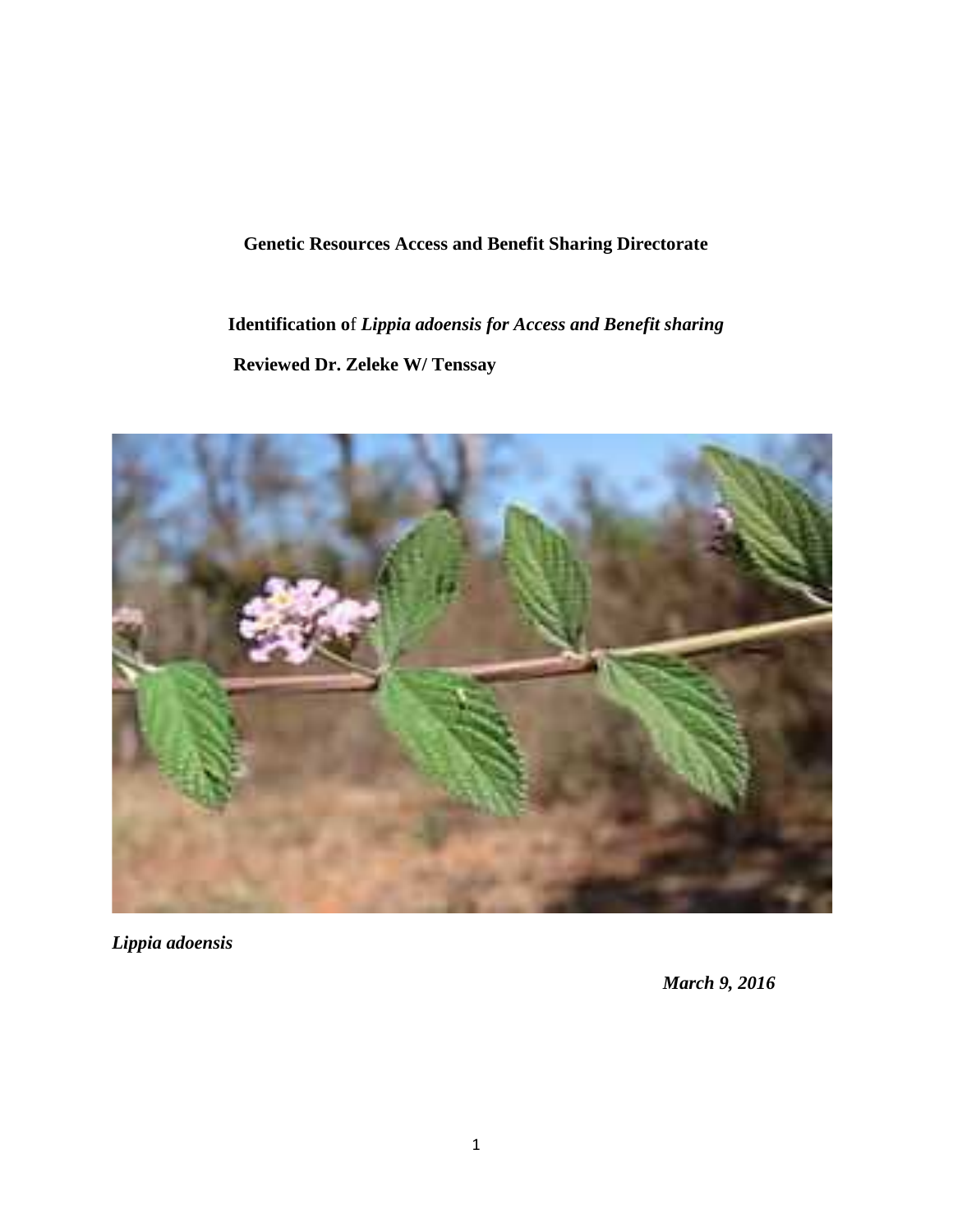#### **Introduction**

The Ethiopian Biodiversity Institute (EBI) is the national competent authority with ABS directorate playing the opertionalizing role of the Nagoya protocol on Accesss and Benefit sharing of genetic resources and associated traditional knowledge. The country has the legal frame work for the implementation of the ABS. The laws regarding the national Access and Benefit Sharing legal frame work is the proclamation on access to genetic resources and community knowledge and community right Proclamation No 482/2006 and regulation Number 169/2009. Based on these laws Ethiopia has implemented the CBD third objective Access to genetic resources and sharing fair and equitable benefit from the use of the genetic resources and associated knowledge.

The country has wealth of biodiversity and associated traditional knowledge from which it can be benefited by providing to bio-prospecting companies. Especially the medicinal plants and the traditional knowledge is a potential area for bio-prospecting and for ABS. In this line The Access and Benefit Sharing Directorate of EBI is playing a proactive role to introduce the potential genetic resources for bio-prospecting. Therefore the aim of this information is to introduce one of the locally popular medicinal plants endemic to Ethiopia which is known as *Lippia adoensis var koserete.*

# **2. The Plant**

*Lippia adoensis* Hochst also known as *L. multiflora* is a herbaceous plant of the genus *Lippia.* It belongs to the family Verbanaceae, which is composed of 41 genera with approximately 220 species of herbs, shrubs and small trees (1, 2, 3). The plant flowers from September to November and fruits in January. It possesses white sweet-scented flowers stalked on cone-like heads in a terminal panicle nearly 120 mm long (4,5, 6,7).

*Lippia* species in Ethiopia occurs as an erect woody shrub which grows up to 1-3m tall, It is endemic medicinal plant and cultivated variety commonly found in home gardens in different regions of Ethiopia with altitudinal range of 1600-2200m. Two varieties are recognized in Ethiopia, the wild variety (var. adoensis) and the cultivated variety locally known as koseret (var. koseret sebsebe).

#### .**2.1. Distribution**

*Lippia adoensis* is mainly distributed throughout tropical Africa, South and Central American countries (8). It occurs in a wide ecological range throughout West Africa .*L. adoensis* var. koseret sebsebe widely grown in the central and southern highlands of Ethiopia (9, 10).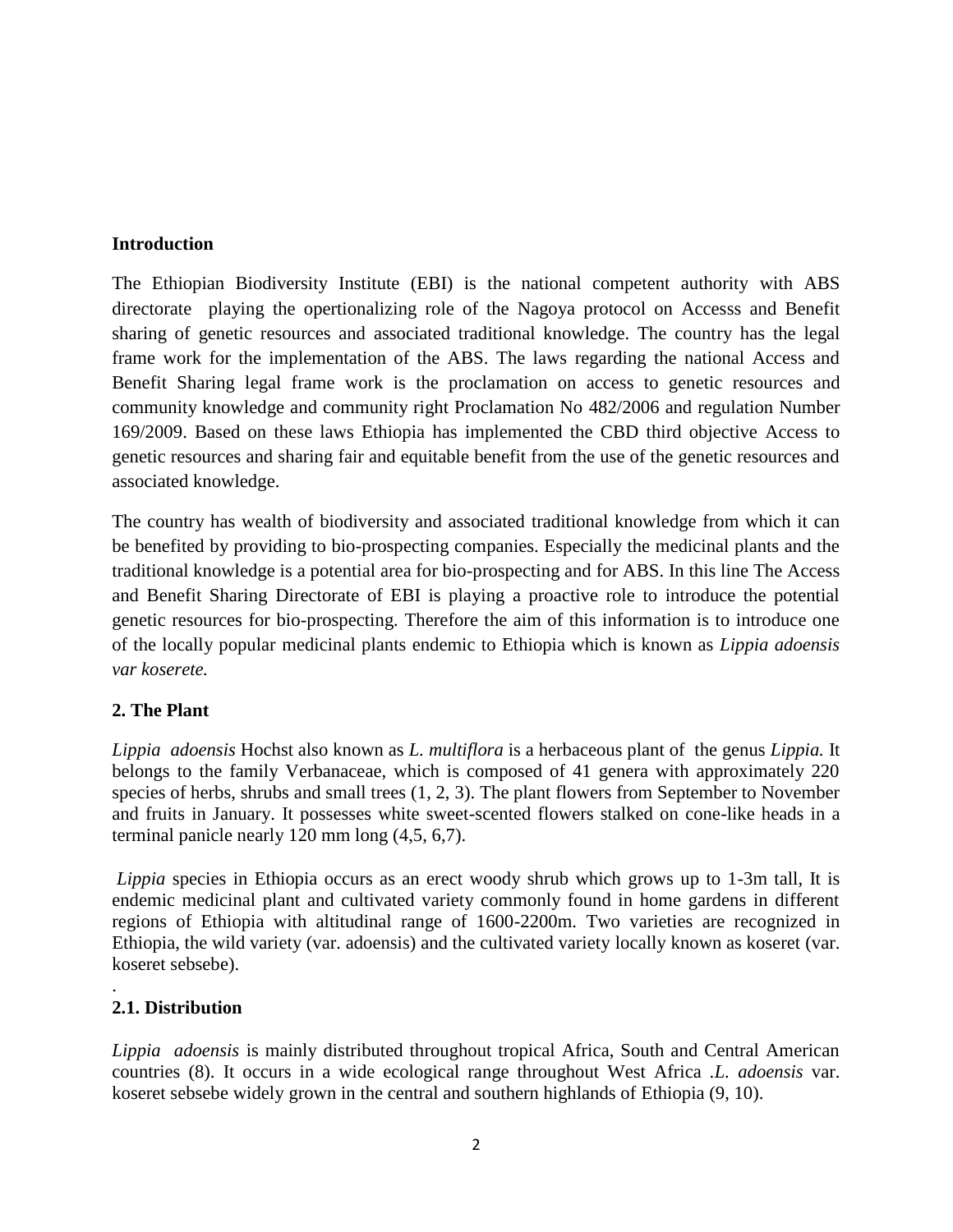## **2.2**. **Ethno-medicinal uses**

Traditionally, the dried leaves are used as one of the ingredients in the preparation of spiced butter (9) and also for food flavoring agent and preservative. The leaves of *L. adoensis* are used in Ethiopian traditional medicine for the treatment of various skin diseases including eczema and superficial fungal infections [9,10). The dried leaves powdered together with barely eaten to get relief to from stomach complaints.

# **3. Chemical compositions and Pharmacological Activities**

# **3.1. Chemical composition**

The essential oil of *L. adoensis* which is typically yellow has been extracted and characterized by various workers. This may have been motivated by the very wide traditional use of the oil for both therapeutic and non-therapeutic purposes. The most exploited mode of oil extraction and characterization is hydrodistillation and Gas Chromatography-Mass Spectrometry (GCMS) respectively. Reports of studies from literature show that there exists a great degree of variability in the chemical composition of the oil which may have been due to a number of interacting factors such as ecological origin, environmental factors like stress (soil type, humidity, mechanical damage and cultures) as well as genetic factors (3). This wide variability in the chemical composition of the oil calls for caution in the therapeutic and nontherapeutic (cosmetic, nutritive) application of the oil.

Many researchers have also reported various pharmacological properties of the plant extract and its essential oil. These reports have confirmed some of the traditional therapeutic uses of the plant. Some of these reports have also traced these pharmacological activities to some specific chemical constituents of the essential oil (11).

# **3.2.The essential oil of** *lippia adoensis*

Phytochemical studies by several researchers have shown the presence of essential or volatile oil in the aerial part of *L. adoensis,* which has been extracted and characterized by some workers using hydrodistillation and Gas Chromatography-Mass Spectrometry (GCMS). Others have also used traditional classical methods of maceration in organic solvents to isolate the oil or components of the oil and then characterize by using GCMS and other spectrometric methods like Nuclear Magnetic Resonance (NMR) and Infra-Red spectrometry (2, 3, and 7). The oil which is believed traditionally to possess some pharmaco-therapeutic activities has been widely studied by investigators in the field. Some of these pharmacological activities have been confirmed while others are still ongoing due to conflicting results by different researchers. However, it is widely reported that the lippia oil vary greatly in chemical composition and also to an extent in physical properties like refractive index and density, probably due to geographic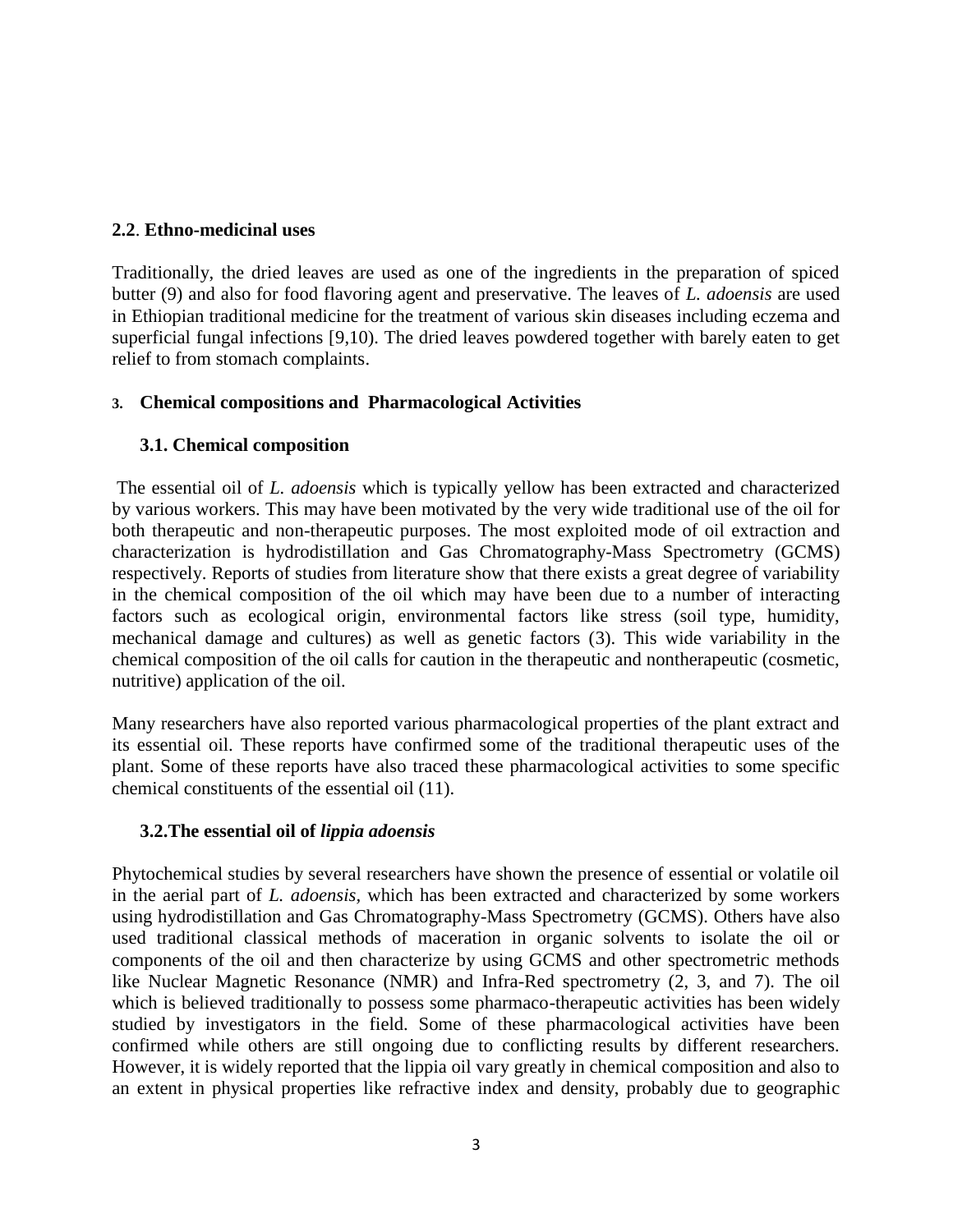factors and genetic makeup (3). The extent of the influence of these two factors on the physicochemical composition of the oil is yet to be scientifically investigated.

#### *4. Antimicrobial properties*

Recent scientific investigations revealed that essential oil hydrodistilled from leaves of *L. adoensis* possess antimicrobial properties. In a study by Oladimeji (12), it was revealed that fungi were more susceptible to the Lippia *adoensis* oil than bacteria. In the review work by Gemeda and Woldeamanuel (9) the oil exhibited strong inhibitory effect on the growth of *Staphylococcus aureus* and *Enterococcus hirae*, and a moderate effect was observed for *Candida albicans* and *Saccharomyces cerevisiae* **(**10). The report went further to suggest elemol, 1,8 cineole, camphor and *para*-cymene as the principal antimicrobial components of this oil.

## **5. Prospects**

Thus the components *L. adoensis oil* are known to possess potent antimicrobial and antispasmodic activities (13,14). The economic prospect of the exploitation of Lippia oil appears largely viable if well investigated and optimized. More work should be done in standardizing the chemotyping criteria and processes. Most of the studies currently ongoing are on wild variant of the plant and efforts should be made at developing cultivated species to improve yield of selected chemical components in order to effectively undertake economic scale cultivation.

#### **6. Reference**

1. Evans WC. Trease & Evans (1989). Pharmacology. Bailliare TindallLondon 378-480.

2. Jigam AA, Akanya HO, Ogbadoyi EO, Dauda BEN, Egwim CE. (2009) *In vivo* antiplasmodial, analgesic and anti-inflammatory activities of the leaf extract of *Lippia multiflora* mold. *J Med Plants Res*. 3(3): 148-154.

3. Owolabi MS, Ogundajo A, Lajide L, Oladimeji MO, Setzer WN, Palazzo MC(2009). Chemical Composition and Antibacterial Activity of the Essential Oil of *Lippia multiflora* Moldenke from Nigeria. *Rec Nat Prod.* 3(4): 170-177.

4. Irvine FR. (1961). **Woody plants of Ghana**. Oxford University Press London 758 – 759.

5. Acquaye D, Smith M, Letchamo W and Simon J. (2001). *Lippia* tea Centre for New Use Agriculture and Natural Products. Rutgers University, New Brunswick, New Jersey, USA

6. Munir AA. A.(1993). Taxonomic revision of the genus *Lippia (Verbanacea)* in Australia.. *J Adelaide Bot Garden*. 15: 129 – 145.

7. Kunle OF. (2000). Phytochemical and microbiological studies of the leafof *Lippia mutiflora* Mold., Fam Verbenaceae. Unpublished Ph.D dissertation of the Ahmadu Bello University, Zaria, Kaduna State, Nigeria.

8.Pascual ME, Slowing K, Carretero E, Sánchez Mata D, Villar A.( 2001). *Lippia*: traditional uses, chemistry and pharmacology: a review. *J. Ethnopharmacol*; 76: 201-214.